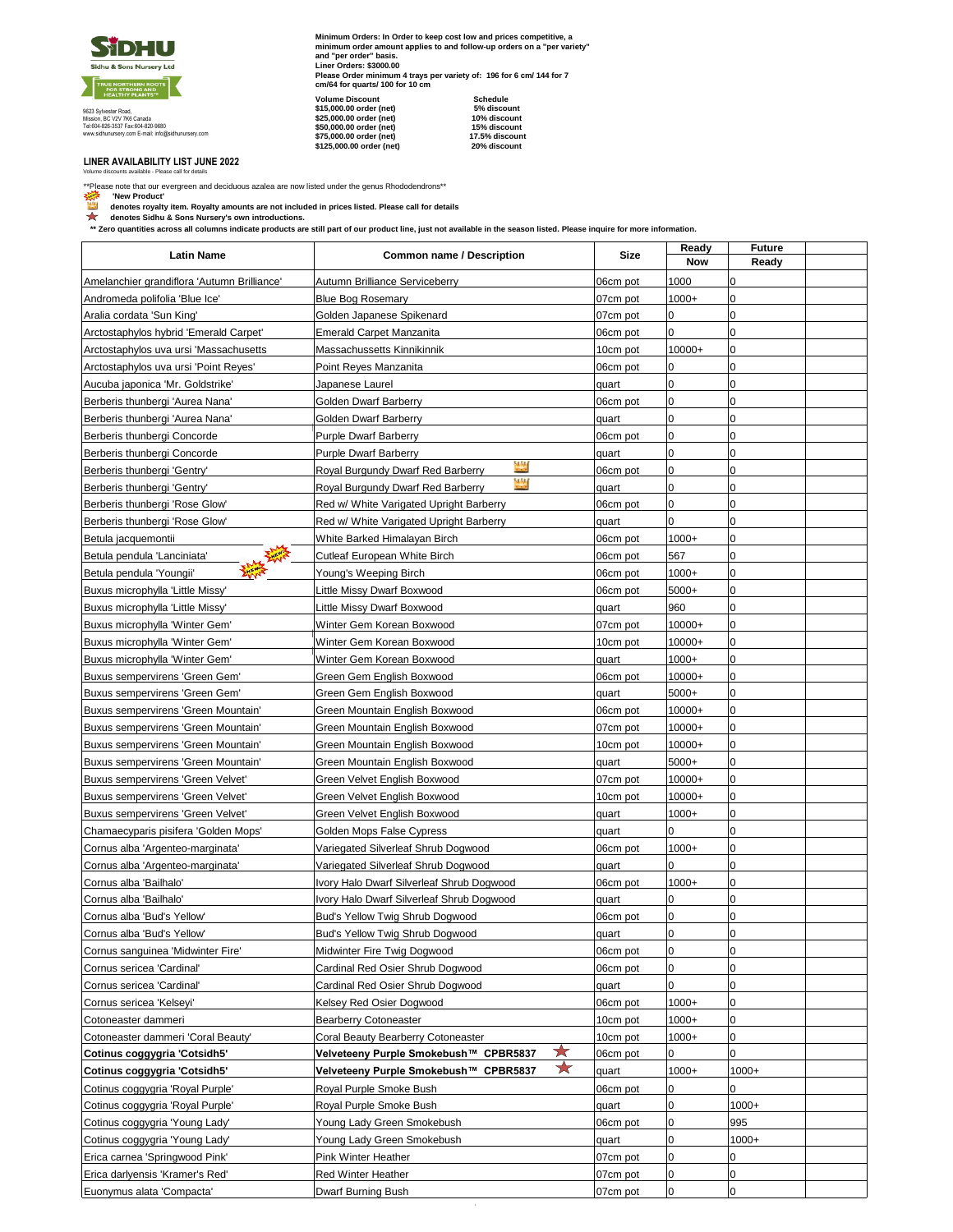| <b>Latin Name</b>                                                          | <b>Common name / Description</b>                                               | <b>Size</b>       | Ready<br><b>Now</b> | <b>Future</b><br>Ready |  |
|----------------------------------------------------------------------------|--------------------------------------------------------------------------------|-------------------|---------------------|------------------------|--|
| Euonymus alata 'Compacta'                                                  | Dwarf Burning Bush                                                             | quart             | 0                   | 0                      |  |
| Euonymus fortunei 'Emerald Gaiety'                                         | Green w/ Silver Leaf Wintercreeper                                             | 06cm pot          | $1000+$             | $\mathbf 0$            |  |
| Euonymus fortunei 'Emerald 'n Gold'                                        | Emerald 'n Gold Wintercreeper                                                  | 06cm pot          | 0                   | 0                      |  |
| Euonymus japonicus 'Lankveld03'                                            | Paloma Blanca Euonymus                                                         | 06cm pot          | 10000+              | $\pmb{0}$              |  |
| Euonymus japonicus 'Lankveld03'                                            | 1/1/2<br>Paloma Blanca Euonymus                                                | quart             | 464                 | $\mathbf 0$            |  |
| Fothergilla gardenii 'Mount Airy'                                          | Mount Airy Fothergilla                                                         | quart             | $1000+$             | $\mathbf 0$            |  |
| Gaultheria procumbens 'Gaulbri1'                                           | Winter Splash™ Wintergreen USPP30,791 CPBR5838                                 | QR pot            | $1000+$             | 0                      |  |
| <b>Grasses</b>                                                             |                                                                                |                   |                     |                        |  |
| Hakonechloa macra 'All Gold'                                               | Japanese Forest Grass, Golden, Zone 5                                          | 06cm pot          | 0                   | 0                      |  |
| Hakonechloa macra 'Aureola'                                                | Japanese Forest Grass, Green w/Gold, Zone 5                                    | 06cm pot          | 0                   | 0                      |  |
| Hakonechloa macra 'Aureola'                                                | Japanese Forest Grass, Green w/Gold, Zone 5                                    | 10cm pot          | $1000+$             | $\mathbf 0$            |  |
| Imperata cylindrica 'Red Baron'                                            | Japanese Blood Grass, Zone 5                                                   | 06cm pot          | 0                   | 0                      |  |
| Ophiopogon planiscapus 'Nigrescens'                                        | Black Mondo Grass, Zone 7                                                      | 06cm pot          | 0                   | 0                      |  |
| Ophiopogon planiscapus 'Nigrescens'                                        | Black Mondo Grass, Zone 7                                                      | QR pot            | 5000+               | 0                      |  |
| Ophiopogon planiscapus 'Nigrescens'                                        | Black Mondo Grass, Zone 7                                                      | quart             | 5000+               | 0                      |  |
| Hemerocallis hybrid 'Stella d'Oro'                                         | Golden Yellow Day Lily                                                         | 07cm pot          | $1000+$             | 0                      |  |
| Hibiscus syriacus 'Aphrodite'<br>Hibiscus syriacus 'Blue Bird'             | Single Pink w/Wine Eye Rose of Sharon<br>Single Blue w/ Red Eye Rose of Sharon | quart             | 988<br>0            | 0                      |  |
| Hibiscus syriacus 'Blue Bird'                                              | Single Blue w/ Red Eye Rose of Sharon                                          | 07cm pot          | 5000+               | $\pmb{0}$              |  |
| Hibiscus syriacus 'Blushing Bride'                                         | Double Pale Pink Rose of Sharon                                                | quart<br>07cm pot | 0                   | 0                      |  |
| Hibiscus syriacus 'Blushing Bride'                                         | Double Pale Pink Rose of Sharon                                                | quart             | 0                   | 0                      |  |
| Hibiscus syriacus 'Collie Mullens'                                         | Double Light Purple Rose of Sharon                                             | 07cm pot          | 0                   | $\pmb{0}$              |  |
| Hibiscus syriacus 'Collie Mullens'                                         | Double Light Purple Rose of Sharon                                             | quart             | 0                   | 0                      |  |
| Hibiscus syriacus 'Diana'                                                  | Single White Rose of Sharon                                                    | 07cm pot          | $\mathbf 0$         | $\mathbf 0$            |  |
| Hibiscus syriacus 'Diana'                                                  | Single White Rose of Sharon                                                    | quart             | 0                   | $\pmb{0}$              |  |
| Hibiscus syriacus 'Helene'                                                 | Single White w/Purple Eye Rose of Sharon                                       | 07cm pot          | 0                   | 0                      |  |
| Hibiscus syriacus 'Helene'                                                 | Single White w/Purple Eye Rose of Sharon                                       | quart             | 5000+               | $\pmb{0}$              |  |
| Hydrangea arborescens 'Annabelle'                                          | White, Smooth Leaf Hydrangea                                                   | 06cm pot          | 0                   | $\pmb{0}$              |  |
| Hydrangea arborescens 'Annabelle'                                          | White, Smooth Leaf Hydrangea                                                   | quart             | 0                   | 0                      |  |
| Hydrangea arborescens 'Annabelle'                                          | White, Smooth Leaf Hydrangea                                                   | quart             | 0                   | $\mathbf 0$            |  |
| Hydrangea macrophylla 'All Summer Beauty'                                  | Blue Mophead Hydrangea                                                         | 07cm pot          | $1000+$             | $\mathbf 0$            |  |
| Hydrangea macrophylla 'All Summer Beauty'                                  | Blue Mophead Hydrangea                                                         | quart             | $1000+$             | 0                      |  |
| Hydrangea macrophylla 'Glowing Embers'                                     | Red Mophead Hydrangea                                                          | 07cm pot          | 0                   | 0                      |  |
| Hydrangea macrophylla 'Glowing Embers'                                     | Red Mophead Hydrangea                                                          | quart             | $1000+$             | 0                      |  |
| Hydrangea macrophylla 'Masja'                                              | Red, Big Leaf Hydrangea                                                        | 07cm pot          | 0                   | 0                      |  |
| Hydrangea macrophylla 'Masja'                                              | Red, Big Leaf Hydrangea                                                        | quart             | 5000+               | $\mathbf 0$            |  |
| Hydrangea macrophylla 'Nikko Blue'                                         | Blue Mophead Hydrangea                                                         | 07cm pot          | 0                   | 0                      |  |
| Hydrangea macrophylla 'Nikko Blue'                                         | Blue Mophead Hydrangea                                                         | quart             | 0                   | 0                      |  |
| Hydrangea macrophylla 'Pink Beauty'                                        | Rosy Pink Mophead Hydrangea                                                    | 07cm pot          | 770                 | $\Omega$               |  |
| Hydrangea macrophylla 'Pink Beauty'                                        | Rosy Pink Mophead Hydrangea                                                    | quart             | $1000+$             | $\pmb{0}$<br>$\pmb{0}$ |  |
| Hydrangea paniculata 'Pink Diamond'<br>Hydrangea paniculata 'Pink Diamond' | Pink Panicle Hydrangea<br>Pink Panicle Hydrangea                               | 07cm pot<br>quart | 0<br>0              | $\pmb{0}$              |  |
| Hydrangea paniculata 'Phantom'                                             | White Panicle Hydrangea                                                        | 07cm pot          | 0                   | $\pmb{0}$              |  |
| Hydrangea paniculata 'Phantom'                                             | White Panicle Hydrangea                                                        | quart             | 0                   | $\pmb{0}$              |  |
| Hydrangea petiolaris                                                       | White Climbing Hydrangea Vine                                                  | quart             | 0                   | 0                      |  |
| Hydrangea serrata 'Bluebird'                                               | <b>Blue Serrated Hydrangea</b>                                                 | 07cm pot          | 467                 | 0                      |  |
| Hydrangea serrata 'Bluebird'                                               | <b>Blue Serrated Hydrangea</b>                                                 | quart             | 596                 | 0                      |  |
| Ilex crenata 'Convexa'                                                     | Japanese Holly                                                                 | 07cm pot          | $1000+$             | 0                      |  |
| Ilex crenata 'Sky Pencil'                                                  | Sky Pencil Japanese Holly                                                      | 07cm pot          | 5000+               | $\overline{0}$         |  |
| llex glabra 'Compacta'                                                     | Compact Inkberry Holly                                                         | 06cm pot          | $1000+$             | $\pmb{0}$              |  |
| Ilex glabra 'Compacta'                                                     | Compact Inkberry Holly                                                         | 10cm pot          | $1000+$             | 0                      |  |
| Ilex glabra 'Compacta'                                                     | Compact Inkberry Holly                                                         | quart             | 336                 | 0                      |  |
| Ilex glabra 'Densa'                                                        | Dense Inkberry Holly                                                           | 06cm pot          | $1000+$             | $\pmb{0}$              |  |
| Ilex glabra 'Densa'                                                        | Dense Inkberry Holly                                                           | 10cm pot          | $1000+$             | 0                      |  |
| llex glabra 'Densa'                                                        | Dense Inkberry Holly                                                           | quart             | 384                 | $\pmb{0}$              |  |
| Ilex glabra 'Shamrock'                                                     | Shamrock Inkberry Holly                                                        | 06cm pot          | 5000+               | $\pmb{0}$              |  |
| llex glabra 'Shamrock'                                                     | Shamrock Inkberry Holly                                                        | 10cm pot          | 5000+               | 0                      |  |
| llex glabra 'Shamrock'                                                     | Shamrock Inkberry Holly                                                        | quart             | 312                 | 0                      |  |
| llex meserveae 'Blue Princess'                                             | <b>Blue Princess Holly</b>                                                     | 06cm pot          | $1000+$             | 0                      |  |
| llex meserveae 'Blue Princess'                                             | <b>Blue Princess Holly</b>                                                     | quart             | $1000+$             | 0                      |  |
| llex meserveae 'Blue Prince'                                               | <b>Blue Prince Holly</b>                                                       | 06cm pot          | $1000+$<br>0        | 0<br>0                 |  |
| llex meserveae 'Blue Prince'<br>Ilex verticillata 'Red Sprite'             | <b>Blue Prince Holly</b><br>Red Sprite Winterberry Deciduous Holly             | quart<br>06cm pot | 5000+               | 0                      |  |
| llex verticillata 'Red Sprite'                                             | Red Sprite Winterberry Deciduous Holly                                         | quart             | 0                   | 0                      |  |
| Juniperus chinensis 'Armstrongii'                                          | Armstrong Juniper                                                              | 07cm pot          | $1000+$             | $\pmb{0}$              |  |
| Juniperus chinensis 'Blue Sargent'                                         | <b>Blue Sargent Juniper</b>                                                    | quart             | 720                 | $\pmb{0}$              |  |
| Juniperus chinensis 'Green Sargent'                                        | Green Sargent Juniper                                                          | quart             | 0                   | $\pmb{0}$              |  |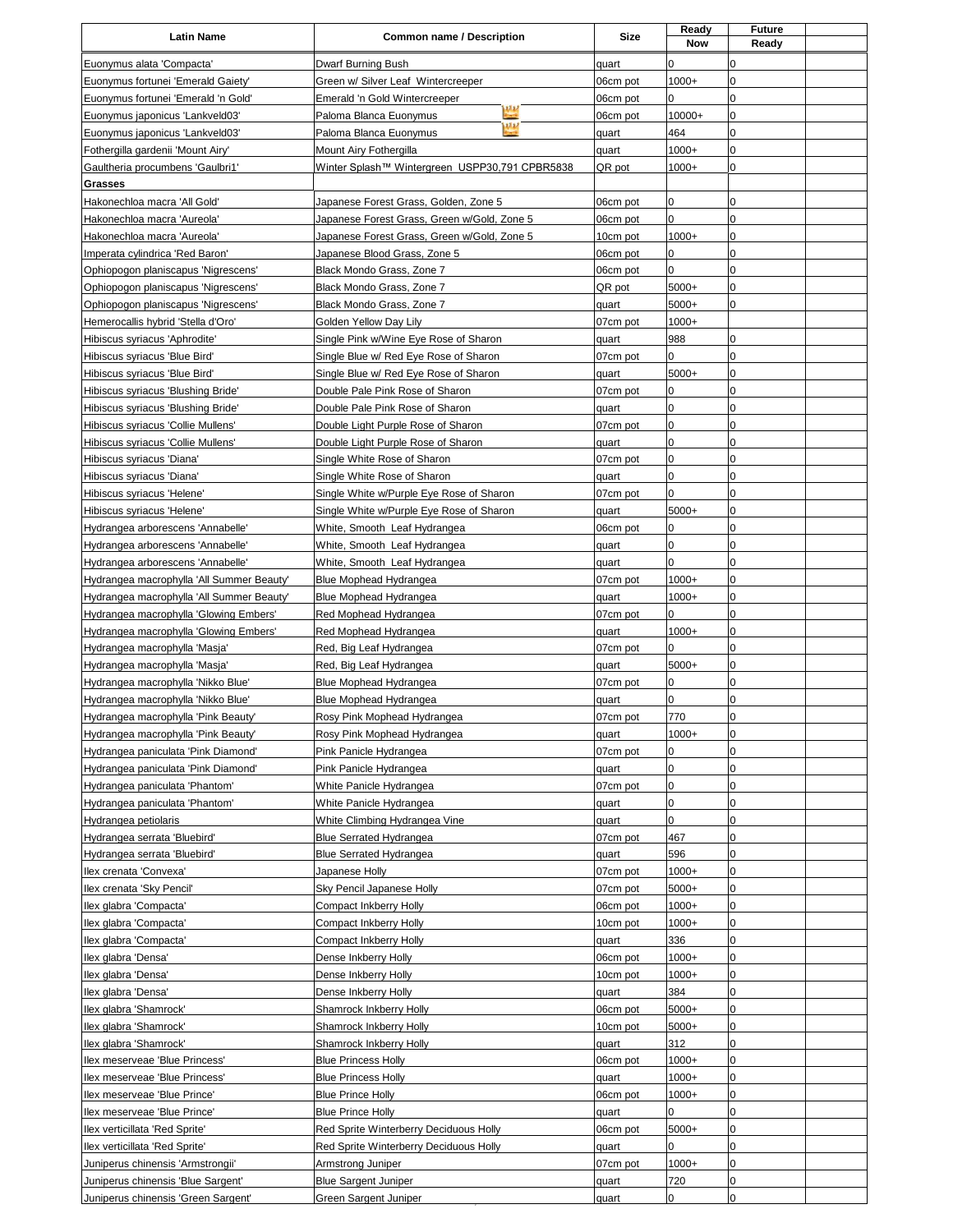| <b>Latin Name</b>                                                        | <b>Common name / Description</b>                                         | <b>Size</b>       | Ready<br><b>Now</b> | <b>Future</b><br>Ready |  |
|--------------------------------------------------------------------------|--------------------------------------------------------------------------|-------------------|---------------------|------------------------|--|
| Juniperus chinensis 'Monlep'                                             | Mint Julep Green Spreading Juniper                                       | 07cm pot          | $1000+$             | 0                      |  |
| Juniperus chinensis 'Monlep'                                             | Mint Julep Green Spreading Juniper                                       | quart             | $1000+$             | $\mathbf 0$            |  |
| Juniperus chinensis 'Nick's Compact'                                     | Nick's Compact Juniper                                                   | 07cm pot          | $1000+$             | $\pmb{0}$              |  |
| Juniperus chinensis 'Old Gold'                                           | Old Gold Spreading Juniper                                               | quart             | 0                   | 0                      |  |
| Juniperus horizontalis 'Bar Harbour'                                     | Bar Harbour Juniper                                                      | 07cm pot          | $1000+$             | $\mathbf 0$            |  |
| Juniperus horizontalis 'Bar Harbour'                                     | Bar Harbour Juniper                                                      | quart             | 256<br>0            | $\pmb{0}$<br>0         |  |
| Juniperus horizontalis 'Blue Chip'<br>Juniperus horizontalis 'Blue Chip' | <b>Blue Chip Juniper</b><br><b>Blue Chip Juniper</b>                     | 07cm pot<br>quart | 0                   | $\mathbf 0$            |  |
| Juniperus horizontalis 'Hughes'                                          | Hughes Juniper                                                           | 07cm pot          | $1000+$             | $\pmb{0}$              |  |
| Juniperus horizontalis 'Hughes'                                          | Hughes Juniper                                                           | quart             | 0                   | 0                      |  |
| Juniperus horizontalis 'Lime Glow'                                       | Lime Glow Juniper                                                        | quart             | 0                   | 702                    |  |
| Juniperus horizontalis 'Prince of Wales'                                 | Juniperus horizontalis 'Prince of Wales'                                 | 07cm pot          | $1000+$             | 0                      |  |
| Juniperus horizontalis 'Prince of Wales'                                 | Juniperus horizontalis 'Prince of Wales'                                 | quart             | 464                 | 0                      |  |
| Juniperus horizontalis 'Wiltonii'                                        | <b>Blue Rug Spreading Juniper</b>                                        | quart             | 0                   | 0                      |  |
| Juniperus horizontalis 'Youngstown'                                      | Andorra Spreading Juniper                                                | 07cm pot          | $1000+$             | 0                      |  |
| Juniperus horizontalis 'Youngstown'                                      | Andorra Spreading Juniper                                                | quart             | $1000+$             | 0                      |  |
| Juniperus procumbens 'Nana'                                              | Dwarf Japanese Garden Juniper                                            | 10cm pot          | 0                   | $\pmb{0}$              |  |
| Juniperus sabina 'Buffalo'                                               | <b>Buffalo Juniper</b>                                                   | quart             | 0                   | $\pmb{0}$              |  |
| Juniperus sabina 'Monna'<br>Juniperus scopulorum 'Moonglow'              | Calgary Carpet Spreading Juniper<br>Moonglow Blue Upright Juniper        | quart<br>quart    | 0<br>0              | 0<br>$1000+$           |  |
| Juniperus squamata 'Blue Star'                                           | Blue Star Mounding Juniper                                               | quart             | 0                   | 0                      |  |
| Juniperus virginiana 'Blue Arrow'                                        | <b>Blue Arrow Upright Blue Juniper</b>                                   | quart             | 0                   | 5000+                  |  |
| Leucothoe axillaris                                                      | Coast Green w/ Red Leaf Leucothoe                                        | 07cm pot          | 0                   | 0                      |  |
| Leucothoe fontanesiana 'Rainbow'                                         | Rainbow Varigated Drooping Leucothoe                                     | 07cm pot          | 0                   | $\pmb{0}$              |  |
| Lonicera brownii 'Dropmore Scarlet'                                      | Dropmore Scarlet Honeysuckle Vine                                        | 06cm pot          | 0                   | $\pmb{0}$              |  |
| Lonicera caerulea 'Aurora'                                               | 1712<br>Aurora Honey/ Haskap Berry                                       | 06cm pot          | $1000+$             | 0                      |  |
| Lonicera caerulea 'Aurora'                                               | 122<br>Aurora Honey/ Haskap Berry                                        | quart             | $1000+$             | $\mathbf 0$            |  |
| Lonicera caerulea 'Berry Blue'                                           | Berry Blue Honey/ Haskap Berry                                           | 06cm pot          | 10000+              | $\pmb{0}$              |  |
| Lonicera caerulea 'Berry Blue'                                           | Berry Blue Honey/ Haskap Berry<br>Į                                      | quart             | 0                   | 0                      |  |
| Lonicera caerulea 'Borealis'                                             | Borealis Honey/ Haskap Berry<br>$\mathbf{v}$                             | 06cm pot          | 0                   | $\mathbf 0$            |  |
| Lonicera caerulea 'Borealis'                                             | Borealis Honey/ Haskap Berry                                             | quart             | 432                 | $\pmb{0}$              |  |
| Lonicera hybrid 'Mandarin'                                               | Mandarin Honeysuckle                                                     | 06cm pot          | 0                   | 0<br>$\mathbf 0$       |  |
| Lonicera pileata                                                         | Privet Honeysuckle                                                       | quart<br>07cm pot | 620<br>0            | 0                      |  |
| Lycium barbarum<br>Microbiota decussata                                  | Goji Berry<br>Siberian Cypress                                           | 07cm pot          | 828                 | 0                      |  |
| Microbiota decussata                                                     | Siberian Cypress                                                         | quart             | 353                 | $\pmb{0}$              |  |
| Myrica pensylvanica                                                      | Myrica pensylvanica                                                      | 07cm pot          | $1000+$             | 0                      |  |
| Myrica pensylvanica                                                      | Myrica pensylvanica                                                      | quart             | $1000+$             | 0                      |  |
| Nandina domestica 'Fire Power'                                           | Fire Power Heavenly Bamboo                                               | quart             | 0                   | $\Omega$               |  |
| Nandina domestica 'Gulfstream'                                           | Gulf Stream Heavenly Bamboo                                              | 07cm pot          | 0                   | $\pmb{0}$              |  |
| Nandina domestica 'Gulfstream'                                           | Gulf Stream Heavenly Bamboo                                              | quart             | 0                   | 0                      |  |
| Nandina domestica 'Nansid11'                                             | Goldstream TM Heavenly Bamboo USPPAF CPBRAF                              | quart             | $1000+$             | $\pmb{0}$              |  |
| Osmanthus heterophyllus 'Gulftide'                                       | Gulftide False Holly                                                     | quart             | 0                   | 0                      |  |
| Osmanthus heterophyllus 'Goshiki'                                        | Variegated False Holly                                                   | quart             | 1000                | 0                      |  |
| Pachysandra terminalis 'Green Sheen'<br>Philadelphus hybrid 'Snowbelle'  | Green Sheen Japanese Spurge<br>Mock Orange                               | 10cm pot<br>quart | $1000+$<br>0        | $\pmb{0}$<br>0         |  |
| Physocarpus opulifolius 'Center Glow'                                    | Golden to Rosy Red Leaf Ninebark                                         | 07cm pot          | $1000+$             | 0                      |  |
| Physocarpus opulifolius 'Center Glow'                                    | mί<br>Golden to Rosy Red Leaf Ninebark                                   | quart             | 0                   | 0                      |  |
| Physocarpus opulifolius 'Diablo'                                         | Diabolo Purple Leaf Compact Ninebark                                     | 07cm pot          | 0                   | 0                      |  |
| Physocarpus opulifolius 'Diablo'                                         | Diabolo Purple Leaf Compact Ninebark                                     | quart             | 0                   | 0                      |  |
| Physocarpus opulifolius 'Jefroy'                                         | Royal Jubilee Ninebark                                                   | 06cm pot          | 1000                | 0                      |  |
| Physocarpus opulifolius 'Jefroy'                                         | шı<br>Royal Jubilee Ninebark                                             | quart             | 0                   | 0                      |  |
| Physocarpus opulifolius 'Nugget'                                         | Golden Leaf Ninebark                                                     | 06cm pot          | 0                   | 0                      |  |
| Picea abies 'Nidiformis'                                                 | <b>Bird's Nest Spruce</b>                                                | 06cm pot          | 0                   | 0                      |  |
| Picea abies 'Nidiformis'                                                 | <b>Bird's Nest Spruce</b>                                                | quart             | 48                  | 5000+                  |  |
| Picea glauca 'Albertiana Conica'                                         | Dwarf Alberta Spruce                                                     | 06cm pot          | 0                   | 0                      |  |
| Picea glauca 'Albertiana Conica'                                         | Dwarf Alberta Spruce                                                     | quart             | $1000+$<br>0        | 0<br>0                 |  |
| Pieris japonica 'Mountain Fire'<br>Pieris japonica 'Mountain Fire'       | White Flowering Japanese Andromeda<br>White Flowering Japanese Andromeda | 06cm pot<br>quart | 0                   | 0                      |  |
| Pieris japonica 'Prelude'                                                | Dwarf White Flowering Japanese Andromeda                                 | 07cm pot          | 0                   | 0                      |  |
| Pieris japonica 'Scarlet O'Hara'                                         | White Flowering Japanese Andromeda                                       | quart             | 0                   | $\pmb{0}$              |  |
| Pieris japonica 'Valley Rose'                                            | Pink Flowering Japanese Andromeda                                        | 07cm pot          | 0                   | 0                      |  |
| Pieris japonica 'Valley Rose'                                            | Pink Flowering Japanese Andromeda                                        | quart             | 0                   | 0                      |  |
| Pinus mugo 'Pumilio'                                                     | Shrubby Swiss Mountain Pine                                              | 06cm pot          | $\overline{c}$      | 0                      |  |
| Pinus mugo 'Pumilio'                                                     | Shrubby Swiss Mountain Pine                                              | quart             | $1000+$             | $1000+$                |  |
| Populus tremula 'Erecta'                                                 | Upright European/ Swedish Aspen                                          | 06cm pot          | 0                   | 0                      |  |
| Populus tremula 'Erecta'                                                 | Upright European/ Swedish Aspen                                          | quart             | 0                   | $\pmb{0}$              |  |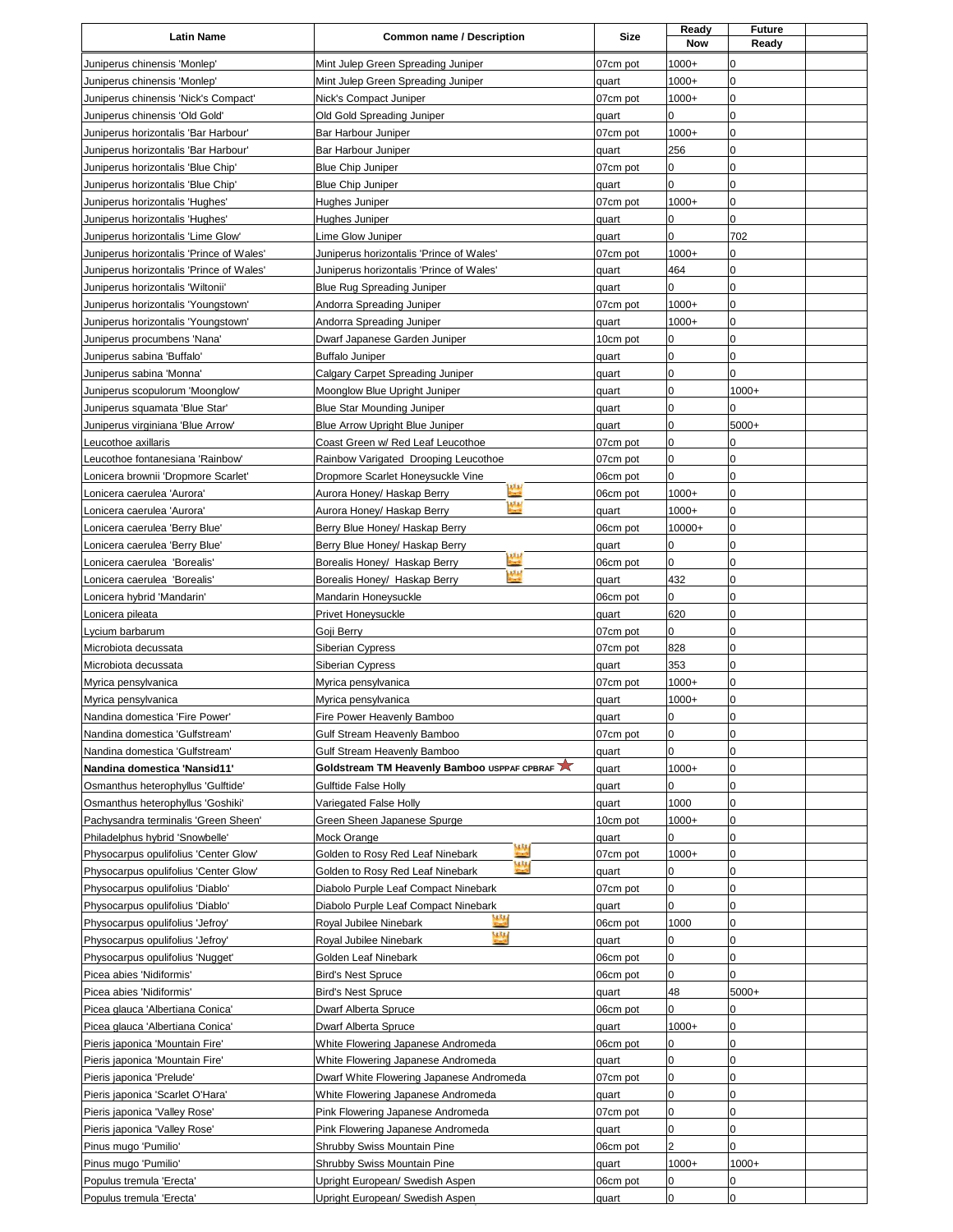| <b>Latin Name</b>                                                          | <b>Common name / Description</b>                      | Size                 | Ready<br>Now   | <b>Future</b><br>Ready |  |
|----------------------------------------------------------------------------|-------------------------------------------------------|----------------------|----------------|------------------------|--|
| Potentilla fruticosa 'Abbotswood White'                                    | White Shrubby Cinquefoil                              | 06cm pot             | 0              | 0                      |  |
| Potentilla fruticosa 'Abbotswood White'                                    | White Shrubby Cinquefoil                              | quart                | $\overline{0}$ | $\pmb{0}$              |  |
| Potentilla fruticosa 'Fargo'                                               | Yellow Shrubby Cinquefoil                             | 06cm pot             | 0              | 0                      |  |
| Potentilla fruticosa 'Fargo'                                               | <b>Yellow Shrubby Cinquefoil</b>                      | quart                | $1000+$        | 0                      |  |
| Potentilla fruticosa 'Gold Finger'                                         | Yellow Shrubby Cinquefoil                             | 06cm pot             | 0              | $\mathbf 0$            |  |
| Potentilla fruticosa 'Gold Finger'                                         | Yellow Shrubby Cinquefoil                             | quart                | 0              | 0                      |  |
| Potentilla fruticosa 'Monsidh'                                             | ☆<br>"Frosty"™ White Shrubby Cinquefoil               | 06cm pot             | 0              | 0                      |  |
| Potentilla fruticosa 'Monsidh'                                             | ★<br>"Frosty"™ White Shrubby Cinquefoil               | quart                | 304            | $\pmb{0}$              |  |
| Potentilla fruticosa 'Pink Beauty'<br>Potentilla fruticosa 'Pink Beauty'   | Pink Shrubby Cinquefoil<br>Pink Shrubby Cinquefoil    | 06cm pot<br>quart    | 0<br>0         | 0<br>0                 |  |
| Potentilla fruticosa 'Setting Sun'                                         | Setting Sun'™ Rose-Peach Shrubby Cinquefoil           | 06cm pot             | $1000+$        | $\pmb{0}$              |  |
| Potentilla fruticosa 'UMan'                                                | 'Mango Tango'™ Orange / Red Cinquefoil                | 06cm pot             | 0              | 0                      |  |
| Potentilla fruticosa 'UMan'                                                | 'Mango Tango'™ Orange / Red Cinquefoil                | quart                | 0              | 0                      |  |
| Ribes alpinum                                                              | <b>Alpine Currant</b>                                 | 06cm pot             | $1000+$        | $\mathbf 0$            |  |
| Ribes alpinum                                                              | <b>Alpine Currant</b>                                 | quart                | 896            | 0                      |  |
| <b>Azalea Deciduous</b>                                                    |                                                       |                      |                |                        |  |
| Rhododendron hybrid 'Mandarin Lights'                                      | Orange Deciduous Azalea                               | 07cm pot             | 0              | $\pmb{0}$              |  |
| Rhododendron hybrid 'Mandarin Lights'<br>Rhododendron hybrid 'Rosy Lights' | Orange Deciduous Azalea<br>Rosy-Pink Deciduous Azalea | quart                | 0<br>0         | 0<br>0                 |  |
| Rhododendron hybrid 'White Lights'                                         | <b>White Deciduous Azalea</b>                         | quart<br>quart       | 0              | $\pmb{0}$              |  |
| Rhododendron hybrid 'Western Lights'                                       | Deep Pink Deciduous Azalea                            | quart                | 0              | 0                      |  |
| Azalea Evergreen                                                           |                                                       |                      |                |                        |  |
| Rhododendron hybrid 'Girard's Hotshot'                                     | Orange Evergreen Azalea                               | 06cm pot             | 0              | 0                      |  |
| Rhododendron hybrid 'Girard's Pleasant White'                              | White Evergreen Azalea                                | quart                | 0              | 0                      |  |
| Rhododendron hybrid 'Gumpo Pink'                                           | Pink Evergreen Azalea                                 | quart                | 0              | $\pmb{0}$              |  |
| Rhododendron hybrid 'Hino Crimson'                                         | Red Evergreen Azalea                                  | 06cm pot             | 0<br>0         | 0<br>$\pmb{0}$         |  |
| Rhododendron hybrid 'Hino Crimson'<br>Rhododendron hybrid 'Hino White'     | Red Evergreen Azalea<br>White Evergreen Azalea        | quart<br>06cm pot    | 0              | $\pmb{0}$              |  |
| Rhododendron hybrid 'Hino White'                                           | White Evergreen Azalea                                | quart                | $\Omega$       | 0                      |  |
| Rhododendron hybrid 'Johanna'                                              | Red Evergreen Azalea                                  | quart                | $1000+$        | $\pmb{0}$              |  |
| Rhododendron hybrid 'Maraschino'                                           | Red Evergreen Azalea                                  | quart                | 576            | 0                      |  |
| Rhododendron hybrid 'Petticoat'                                            | Pink Evergreen Azalea                                 | 06cm pot             | 0              | $\pmb{0}$              |  |
| Rhododendron hybrid 'Petticoat'                                            | Pink Evergreen Azalea                                 | quart                | 144            | 0                      |  |
| Rhododendron hybrid 'Red Red'                                              | Red Evergreen Azalea                                  | 06cm pot             | 0              | 0                      |  |
| Rhododendron hybrid 'Red Red'<br>Rhododendron                              | Red Evergreen Azalea                                  | quart                | 320            | $\pmb{0}$              |  |
| Rhododendron hybrid 'Absolute Citron'                                      | Rhodo. Yellow H2                                      | 07cm pot             | 0              | 0                      |  |
| Rhododendron hybrid 'Bruce Brechtbill'                                     | Mid Season, Pink Bigleaf H3                           | 07cm pot             | 0              | 0                      |  |
| Rhododendron hybrid 'Cat. Boursault'                                       | Mid Season, Purple Bigleaf H1                         | 07cm pot             | 0              | 0                      |  |
| Rhododendron hybrid 'Cat. Boursault'                                       | Mid Season, Purple Bigleaf H1                         | quart                | 0              | 0                      |  |
| Rhododendron hybrid 'Cat. Album'                                           | Late Season, White Bigleaf H1                         | quart                | 0              | 0                      |  |
| Rhododendron hybrid 'Cherry Cheesecake'                                    | Rhodo. White H2                                       | 07cm pot             | 0              | $\pmb{0}$              |  |
| Rhododendron hybrid 'Cody'<br>Rhododendron hybrid 'Chionoides'             | Rhodo. Peach H3<br>Late Season, White Bigleaf H2      | 07cm pot<br>07cm pot | 0<br>0         | 0<br>0                 |  |
| Rhododendron hybrid 'Chionoides'                                           | Late Season, White Bigleaf H2                         | quart                | 0              | $\pmb{0}$              |  |
| Rhododendron hybrid 'Cherries and Merlot'                                  | Rhodo. Red H3                                         | 07cm pot             | 0              | 0                      |  |
| Rhododendron hybrid 'Checkmate'                                            | Early Season, Purple Small leaf H1                    | 07cm pot             | 0              | 0                      |  |
| Rhododendron hybrid 'Crete'                                                | Mid Season, Purple Bigleaf H1                         | 07cm pot             | 0              | 0                      |  |
| Rhododendron hybrid 'Dolcemente'                                           | Mid Season, Salmon Pink, Bigleaf H3                   | 07cm pot             | 0              | 0                      |  |
| Rhododendron hybrid 'English Roseum'                                       | Mid Season, Pink Bigleaf H1                           | 07cm pot             | 0              | $\pmb{0}$              |  |
| Rhododendron hybrid 'Goldprinz'<br>Rhododendron hybrid 'Hellikki'          | Rhodo. Yellow H2<br>Mid Season, Red Bigleaf H1        | 07cm pot<br>07cm pot | 0<br>0         | 0<br>$\pmb{0}$         |  |
| Rhododendron hybrid 'Holden'                                               | Mid Season, Red Bigleaf H2                            | 07cm pot             | 0              | 0                      |  |
| Rhododendron hybrid 'Honey Butter'                                         | Rhodo. Orange H3                                      | 07cm pot             | 0              | 0                      |  |
| Rhododendron hybrid 'Hoopla'                                               | Rhodo. Pink H1                                        | 07cm pot             | 0              | $\pmb{0}$              |  |
| Rhododendron hybrid 'Jean Marie de Montague'                               | Mid Season, Red Bigleaf H3                            | 07cm pot             | 0              | 0                      |  |
| Rhododendron hybrid 'Ken Janeck'                                           | Mid Season, Pink Bigleaf H1                           | 07cm pot             | 0              | $\pmb{0}$              |  |
| Rhododendron hybrid 'Lisetta'                                              | Rhodo. Red H2                                         | 07cm pot             | 0              | $\pmb{0}$              |  |
| Rhododendron hybrid 'Lumos'<br>Rhododendron hybrid 'Mardi Gras'            | Rhodo. Orange H2<br>Mid Season, Pink Bigleaf H2       | 07cm pot<br>07cm pot | 0<br>0         | 0<br>$\pmb{0}$         |  |
| Rhododendron hybrid 'Mendosina'                                            | Rhodo. Purple H3                                      | 07cm pot             | 828            | 0                      |  |
| Rhododendron hybrid 'Melrose Flash'                                        | Rhodo. Pink H2                                        | 07cm pot             | 0              | 0                      |  |
| Rhododendron hybrid 'Minnetonka'                                           | Mid Season, Purple Bigleaf H1                         | 07cm pot             | 0              | 0                      |  |
| Rhododendron hybrid 'Minnetonka'                                           | Mid Season, Purple Bigleaf H1                         | quart                | 0              | 0                      |  |
| Rhododendron hybrid 'Neon'                                                 | Rhodo. Orange H3                                      | 07cm pot             | 520            | 0                      |  |
| Rhododendron hybrid 'Nancy Evans'                                          | Mid Season, Yellow Bigleaf H3                         | 07cm pot             | 0              | 0                      |  |
| Rhododendron hybrid 'Nova Zembla'                                          | Mid Season, Red Bigleaf H1                            | 07cm pot             | 0<br>0         | $\pmb{0}$<br>0         |  |
| Rhododendron hybrid 'Nova Zembla'                                          | Mid Season, Red Bigleaf H1                            | quart                |                |                        |  |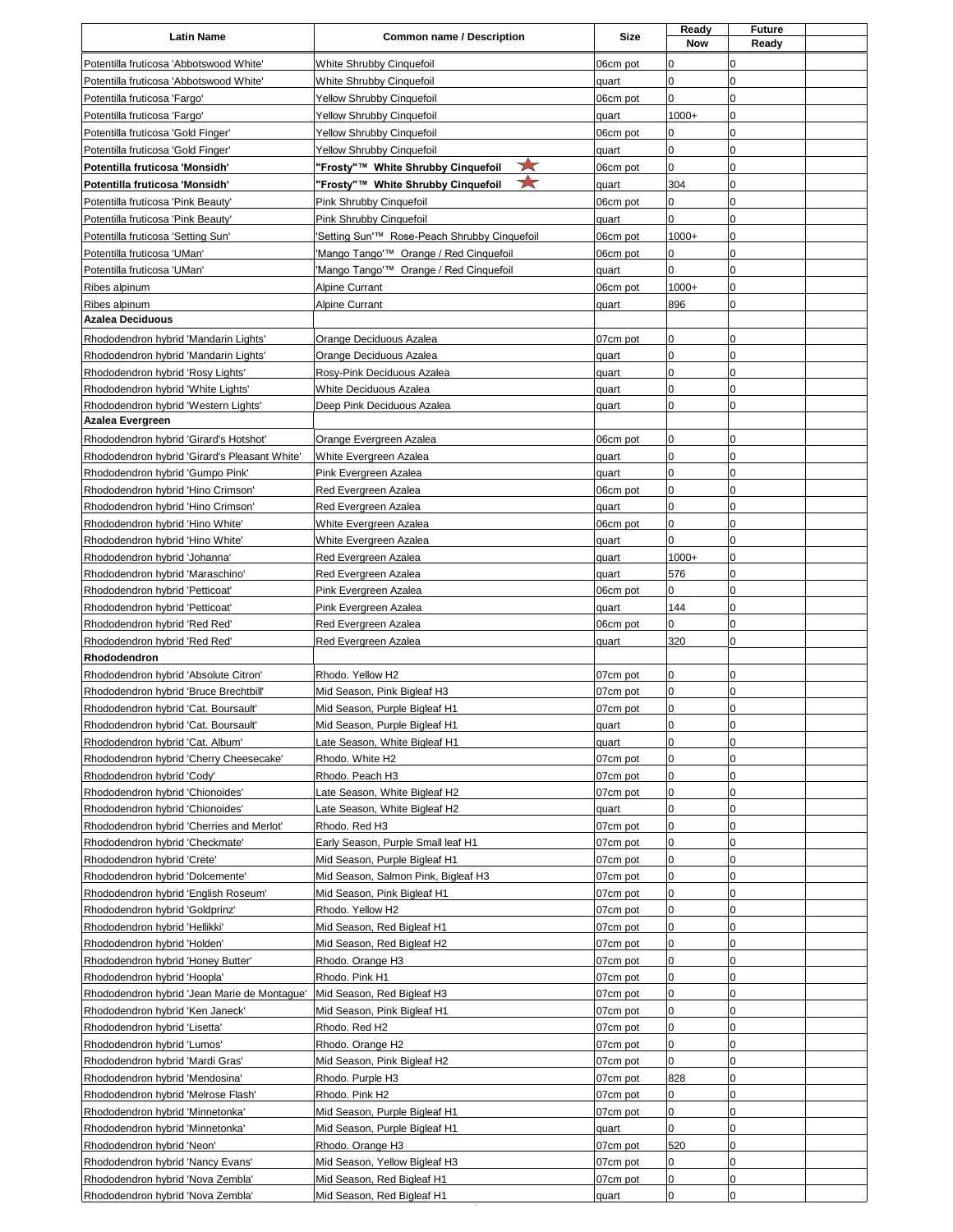| <b>Latin Name</b>                        | <b>Common name / Description</b>                 | Size     | Ready<br>Now | Future<br>Ready |  |
|------------------------------------------|--------------------------------------------------|----------|--------------|-----------------|--|
| Rhododendron hybrid 'Percy Wiseman'      | Mid Season, Yellow Bigleaf H2                    | 07cm pot | 0            | 0               |  |
| Rhododendron hybrid 'PJM Elite'          | Early Season, Purple Small leaf H1               | 07cm pot | 0            | 0               |  |
| Rhododendron hybrid 'PJM Elite'          | Early Season, Purple Small leaf H1               | quart    | 0            | 0               |  |
| Rhododendron hybrid 'PJM Elite Star'     | Early, Dk Purple Small leaf H1 USPP27780CPBR5299 | 07cm pot | 0            | 0               |  |
| Rhododendron hybrid 'PJM Elite Star'     | Early, Dk Purple Small leaf H1 USPP27780CPBR5299 | quart    | 0            | 0               |  |
| Rhododendron hybrid 'Pomegranite Splash' | Rhodo. Pink H3                                   | 07cm pot | 0            | 0               |  |
| Rhododendron hybrid 'Polarnacht'         | Late Season, Dark Purple, Bigleaf, H1            | 07cm pot | 0            | 0               |  |
| Rhododendron hybrid 'Purpureum Elegans'  | Mid Season, Purple, Bigleaf H1                   | 07cm pot | 0            | 0               |  |
| Rhododendron hybrid 'Purple Gem'         | Early Season, Pruple Small leaf H1               | 06cm pot | 0            | 0               |  |
| Rhododendron hybrid 'Purple Gem'         | Early Season, Pruple Small leaf H1               | 07cm pot | 0            | 0               |  |
| Rhododendron hybrid 'Ramapo'             | Early Season, Purple Small leaf H1               | 06cm pot | 0            | 0               |  |
| Rhododendron hybrid 'Ramapo'             | Early Season, Purple Small leaf H1               | 07cm pot | 0            | 0               |  |
| Rhododendron hybrid 'Roseum Elegans'     | Late Season, Purple Bigleaf H1                   | 07cm pot | 0            | 0               |  |
| Rhododendron hybrid 'Roseum Elegans'     | Late Season, Purple Bigleaf H1                   | quart    | 0            | 0               |  |
| Rhododendron hybrid 'Teddy Bear'         | Mid Season, White Bigleaf H3                     | 07cm pot | 0            | 0               |  |
| Rhododendron hybrid 'Unique'             | Early Season, Yellow Bigleaf H3                  | quart    | 0            | 0               |  |
| Rhododendron hybrid 'Wild Ginger'        | Mid-Season, Peach Bigleaf H3                     | 07cm pot | 420          | 0               |  |
| Rhododendron hybrid 'Wine and Roses'     | Midseason, Pink Bigleaf H3                       | quart    | 0            | 0               |  |
| Rhododendron hybrid 'Yaku Princess'      | Mid Season, Pink Bigleaf H2                      | 07cm pot | 0            | 0               |  |
| Rhododendron hybrid 'Yaku Prince'        | Mid Season, Pink Bigleaf H2                      | 07cm pot | 360          | 0               |  |
| Rubus hybrid 'Black Satin'               | <b>Thornless Blackberry</b>                      | quart    | 0            | 0               |  |
| Rubus hybrid 'Boyne'                     | <b>Boyne Raspberry</b>                           | 06cm pot | 0            | 0               |  |
| Rubus hybrid 'Coho'                      | <b>Red Raspberry</b>                             | 06cm pot | $1000+$      | 0               |  |
| Rubus hybrid 'Coho'                      | <b>Red Raspberry</b>                             | quart    | 454          | 0               |  |
| Rubus hybrid 'Chester' (thornless)       | <b>Thornless Blackberry</b>                      | 06cm pot | $1000+$      | 0               |  |
| Rubus hybrid 'Fall Gold'                 | Golden Raspberry                                 | 06cm pot | 0            | 0               |  |
| Rubus hybrid 'Fall Gold'                 |                                                  | 06cm pot | 1000         | 0               |  |
|                                          | Golden Raspberry                                 |          |              |                 |  |
| Rubus hybrid 'Heritage'                  | Heritage Raspberry                               | 06cm pot | 0            | 0               |  |
| Rubus hybrid 'Heritage'                  | Heritage Raspberry                               | quart    | 560          | 0               |  |
| Rubus hybrid 'Jewel'                     | <b>Black Raspberry</b>                           | 06cm pot | 0            | 0               |  |
| Rubus hybrid 'Meeker'                    | <b>Red Raspberry</b>                             | quart    | 512          | 0               |  |
| Salix integra 'Hakura Nishiki'           | Dappled Willow                                   | 06cm pot | 0            | 0               |  |
| Salix integra 'Hakura Nishiki'           | Dappled Willow                                   | quart    | 1000         | 0               |  |
| Salix purpurea 'Nana'                    | <b>Dwarf Arctic Willow</b>                       | quart    | 0            | 0               |  |
| Sarcococca humilis 'Sarsid1'             | ★<br>"Fragrant Valley"™ USPP19942 CPBR3496       | 06cm pot | 500          | 0               |  |
| Sarcococca humilis 'Sarsid1'             | ₩<br>'Fragrant Valley"™ USPP19942 CPBR3496       | quart    | 0            | 0               |  |
| Sarcococca humilis 'Sarsid2'             | ★<br>"Fragrant Mountain"™USPP19951 CPBR3497      | 06cm pot | 0            | 0               |  |
| Sarcococca humilis 'Sarsid2'             | ★<br>'Fragrant Mountain"™USPP19951 CPBR3497      | quart    | 0            | 0               |  |
| Sarcococca ruscifolia                    | Fragrant Himalayan Sweet Box                     | 06cm pot | 0            | 0               |  |
| Sarcococca ruscifolia                    | Fragrant Himalayan Sweet Box                     | quart    | $1000+$      | 0               |  |
| Sorbaria sorbifolia 'Sem'                | Sem False Spiraea                                | quart    | 919          | 0               |  |
| Spiraea betulifolia 'Tor'                | <b>Birch Leaf Spirea</b>                         | 06cm pot | 0            | 0               |  |
| Spiraea betulifolia 'Tor'                | <b>Birch Leaf Spirea</b>                         | quart    | 512          | 0               |  |
| Spiraea bumalda 'Dart's Red'             | <b>Bluish Green Leaf Spirea</b>                  | 06cm pot | 0            | 0               |  |
| Spiraea bumalda 'Dart's Red'             | Bluish Green Leaf Spirea                         | quart    | 500          | 0               |  |
| Spiraea bumalda 'Firelight'              | Golden Bronze Leaf Spirea                        | 06cm pot | 0            | 0               |  |
| Spiraea bumalda 'Firelight'              | Golden Bronze Leaf Spirea                        | quart    | 0            | 0               |  |
| Spiraea bumalda 'Flaming Mound'          | Dwarf Orange/ Gold Leaf Spirea                   | 06cm pot | 0            | 0               |  |
| Spiraea bumalda 'Flaming Mound'          | Dwarf Orange/ Gold Leaf Spirea                   | quart    | 0            | 0               |  |
| Spiraea bumalda 'Gold Mound'             | Dwarf Gold Leaf Spirea                           | 06cm pot | 0            | 0               |  |
| Spiraea bumalda 'Gold Mound'             | Dwarf Gold Leaf Spirea                           | quart    | $1000+$      | 0               |  |
| Spiraea japonica 'Little Princess'       | Mint Green Leaf Spirea                           | 06cm pot | 0            | 0               |  |
| Spiraea japonica 'Little Princess'       | Mint Green Leaf Spirea                           | quart    | 968          | 0               |  |
| Spiraea japonica 'Neon Flash'            | Green Leaf Spiraea                               | 06cm pot | 0            | 0               |  |
| Spiraea japonica 'Neon Flash'            | Green Leaf Spiraea                               | quart    | $1000+$      | 0               |  |
| Spiraea japonica 'Shirobana'             | <b>Bright Green Leaf Spirea</b>                  | 06cm pot | 0            | 0               |  |
| Spiraea japonica 'Shirobana'             | <b>Bright Green Leaf Spirea</b>                  | quart    | 0            | 0               |  |
| Spiraea japonica 'Walbuma'               | Magic Carpet Gold w/ Lime Leaf Spirea            | 06cm pot | 0            | 0               |  |
| Spiraea japonica 'Walbuma'               | Magic Carpet Gold w/ Lime Leaf Spirea            | quart    | 924          | 0               |  |
| Spiraea nipponica 'Snowmound'            | Dwarf Dark Green Leaf Spirea                     | 06cm pot | $1000+$      | 0               |  |
| Spiraea nipponica 'Snowmound'            | Dwarf Dark Green Leaf Spirea                     | quart    | 256          | 0               |  |
| Spiraea vanhouttei 'Renaissance'         | Compact Bridal Wreath Spirea                     | 06cm pot | 0            | 0               |  |
| Syringa hybrid 'Josee'                   | Dwarf Pinkish Purple Reblooming Lilac            | 07cm pot | 0            | 0               |  |
| Syringa hybrid 'Josee'                   | Dwarf Pinkish Purple Reblooming Lilac            | quart    | 0            | 0               |  |
| Syringa hybrid 'Red Pixie'               | Dwarf Reddish-Pink Lilac                         | 07cm pot | $1000+$      | 0               |  |
| Syringa meyeri 'Palibin                  | Dwarf Korean Purple Lilac                        | 07cm pot | 1000         | 0               |  |
| Syringa meyeri 'Palibin                  | Dwarf Korean Purple Lilac                        | quart    | 0            | 0               |  |
|                                          | $\epsilon$                                       |          |              |                 |  |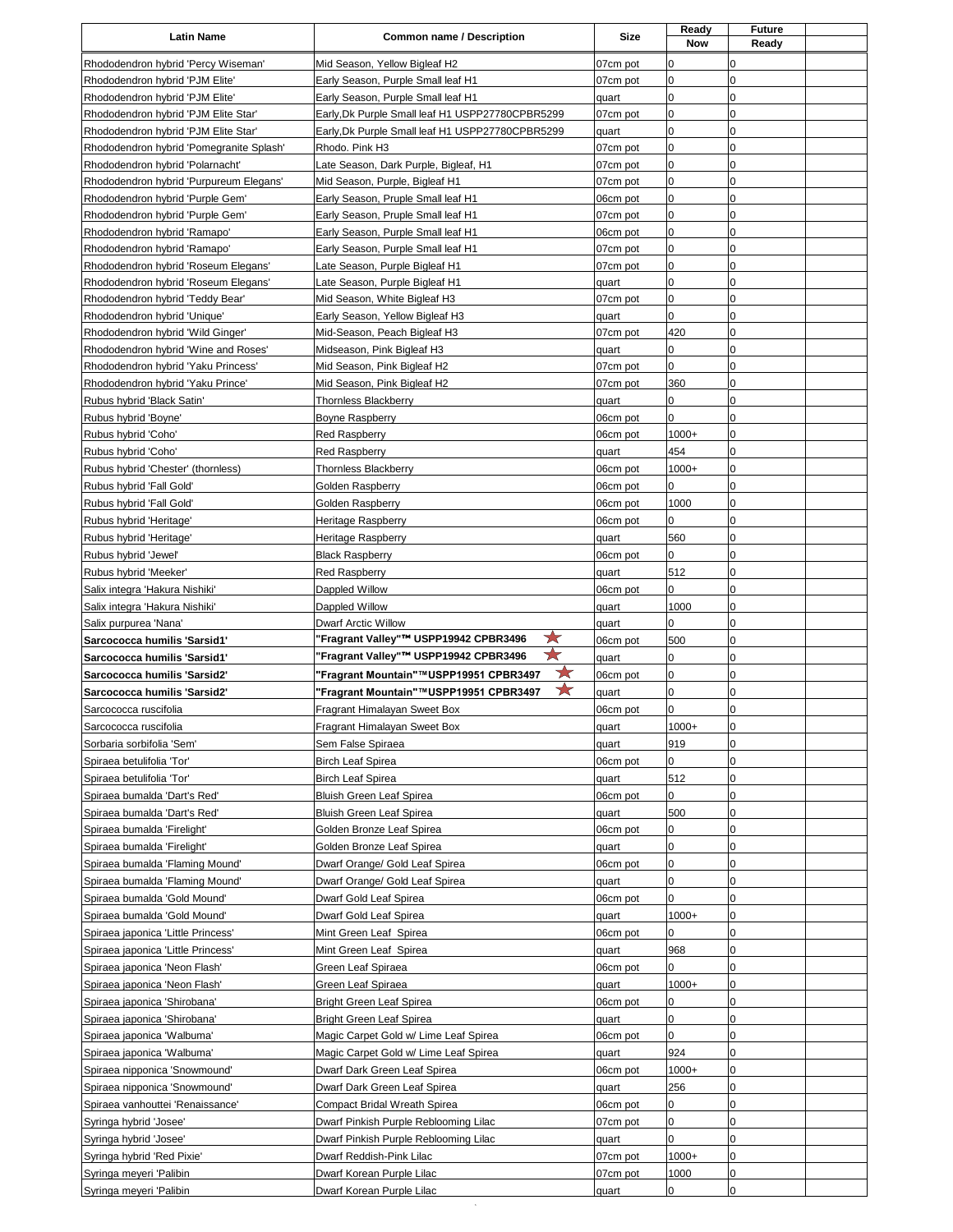| <b>Latin Name</b>                                                              | <b>Common name / Description</b>                                                            | <b>Size</b>       | Ready<br><b>Now</b> | <b>Future</b><br>Ready |  |
|--------------------------------------------------------------------------------|---------------------------------------------------------------------------------------------|-------------------|---------------------|------------------------|--|
| Syringa patula 'Miss Kim'                                                      | Miss Kim Korean Purple Lilac                                                                | 07cm pot          | 0                   | 0                      |  |
| Syringa patula 'Miss Kim'                                                      | Miss Kim Korean Purple Lilac                                                                | quart             | 0                   | 0                      |  |
| Syringa vulgaris 'Agincourt Beauty'                                            | Purple French Lilac                                                                         | 06cm pot          | 495                 | 0                      |  |
| Syringa vulgaris 'Agincourt Beauty'                                            | Purple French Lilac                                                                         | 07cm pot          | 1000+               | 0                      |  |
| Syringa vulgaris 'Charles Joly'                                                | Red French Lilac                                                                            | 07cm pot          | 0                   | 0                      |  |
| Syringa vulgaris 'Charles Joly'                                                | Red French Lilac                                                                            | quart             | 0                   | $\pmb{0}$              |  |
| Syringa vulgaris 'Edward J. Gardner'                                           | Pink French Lilac                                                                           | 06cm pot          | 608                 | 0                      |  |
| Syringa vulgaris 'Edward J. Gardner'                                           | Pink French Lilac                                                                           | 07cm pot          | 776                 | 0                      |  |
| Syringa vulgaris 'Edward J. Gardner'                                           | Pink French Lilac                                                                           | quart             | 0                   | $\pmb{0}$              |  |
| Syringa vulgaris 'Katherine Havemeyer'                                         | Dbl. Lavender Pink French Lilac                                                             | 07cm pot          | 324                 | $\mathbf 0$            |  |
| Syringa vulgaris 'Krasavitsa Moskovy'                                          | Pink French Lilac                                                                           | 06cm pot          | 205                 | 0                      |  |
| Syringa vulgaris 'Krasavitsa Moskovy'<br>Syringa vulgaris 'Krasavitsa Moskovy' | Pink French Lilac<br>Pink French Lilac                                                      | 07cm pot<br>quart | 334<br>0            | $\pmb{0}$<br>$\pmb{0}$ |  |
| Syringa vulgaris 'Ludwig Spaeth'                                               | Reddish Purple French Lilac                                                                 | 07cm pot          | 0                   | 0                      |  |
| Syringa vulgaris 'Ludwig Spaeth'                                               | Reddish Purple French Lilac                                                                 | quart             | 0                   | $\mathbf 0$            |  |
| Syringa vulgaris 'Madame Lemoine'                                              | White French Lilac                                                                          | 07cm pot          | $1000+$             | $\mathbf 0$            |  |
| Syringa vulgaris 'Madame Lemoine'                                              | White French Lilac                                                                          | quart             | 0                   | 0                      |  |
| Syringa vulgaris 'Monge'                                                       | Red French Lilac                                                                            | 07cm pot          | $1000+$             | $\pmb{0}$              |  |
| Syringa vulgaris 'Monge'                                                       | Red French Lilac                                                                            | quart             | 0                   | $\pmb{0}$              |  |
| Syringa vulgaris 'Nadezda'                                                     | <b>Blue French Lilac</b>                                                                    | 07cm pot          | 0                   | 0                      |  |
| Syringa vulgaris 'Nadezda'                                                     | <b>Blue French Lilac</b>                                                                    | quart             | 0                   | 0                      |  |
| Syringa vulgaris 'President Grevy'                                             | <b>Blue French Lilac</b>                                                                    | 07cm pot          | 949                 | 0                      |  |
| Syringa vulgaris 'President Grevy'                                             | <b>Blue French Lilac</b>                                                                    | quart             | 0                   | 0                      |  |
| Syringa vulgaris 'Primrose'                                                    | <b>Yellow French Lilac</b>                                                                  | 07cm pot          | 500                 | $\pmb{0}$              |  |
| Syringa vulgaris 'Primrose'                                                    | <b>Yellow French Lilac</b>                                                                  | quart             | 0                   | $\mathbf 0$            |  |
| Syringa vulgaris 'Sensation'                                                   | Purple Bi-color French Lilac                                                                | 07cm pot          | $1000+$             | 0<br>0                 |  |
| Syringa vulgaris 'Sensation'<br>Syringa vulgaris 'Wonder Blue'                 | Purple Bi-color French Lilac<br><b>Blue French Lilac</b>                                    | quart<br>07cm pot | 724<br>0            | $\pmb{0}$              |  |
| Syringa vulgaris 'Yankee Doodle'                                               | Purple French Lilac                                                                         | quart             | 0                   | 0                      |  |
| Taxus baccata 'Repandens'                                                      | Spreading English Yew                                                                       | 07cm pot          | 0                   | $\pmb{0}$              |  |
| Taxus cuspidata 'Capitata'                                                     | Upright Japanese Yew                                                                        | 10cm pot          | $1000+$             | $\overline{0}$         |  |
| Taxus media 'Densiformis'                                                      | Dense Spreading Yew                                                                         | 10cm pot          | 10000+              | 0                      |  |
| Taxus media 'Dark Green Spreader'                                              | Dark Green Spreader Yew                                                                     | 07cm pot          | 0                   | 0                      |  |
| Taxus media 'Everlow'                                                          | <b>Everlow Compact Yew</b>                                                                  | 07cm pot          | 0                   | $\mathbf 0$            |  |
| Taxus media 'Hicksii'                                                          | Hick's Yew                                                                                  | 07cm pot          | $5000+$             | 0                      |  |
| Thuja hybrid 'Green Giant'                                                     | Green Giant Western Cedar/Arb                                                               | quart             | 0                   | 10000+                 |  |
| Thuja occidentalis 'Brandon'                                                   | Brandon Pyramid Cedar/Arb                                                                   | 07cm pot          | $\pmb{0}$           | 0                      |  |
| Thuja occidentalis 'Brandon'                                                   | Brandon Pyramid Cedar/Arb                                                                   | quart             | 0                   | 10000+                 |  |
| Thuja occidentalis 'Danica'                                                    | Danica Dwarf Green Globe Cedar/Arb                                                          | quart             | $\mathbf 0$         | 0                      |  |
| Thuja occidentalis 'Degroot's Spire'                                           | Degroot's Spire Narrow Upright Cedar/Arb                                                    | 07cm pot          | 0                   | 0                      |  |
| Thuja occidentalis 'Degroot's Spire'<br>Thuja occidentalis 'Fire Chief'        | Degroot's Spire Narrow Upright Cedar/Arb<br>čά<br>Fire Chief Reddish Orange Globe Cedar/Arb | quart<br>quart    | 0<br>0              | 0<br>$\pmb{0}$         |  |
| Thuja occidentalis 'Golden Globe'                                              | Golden Globe Cedar/Arb                                                                      | quart             | 0                   | 0                      |  |
| Thuja occidentalis 'Hetz Midget'                                               | Hetz Midget Irish Green Globe Cedar/Arb                                                     | quart             | 0                   | 0                      |  |
| Thuja occidentalis 'Jantar'                                                    | Amber Gold Cedar/Arb                                                                        | 06cm pot          | 0                   | 0                      |  |
| Thuja occidentalis 'Jantar'                                                    | nn.<br>Amber Gold Cedar/Arb                                                                 | quart             | 0                   | 0                      |  |
| Thuja occidentalis 'Little Giant'                                              | Little Giant Green Globe Cedar/Arb                                                          | quart             | 0                   | 0                      |  |
| Thuja occidentalis 'Bobozam'                                                   | Silvery Green Globe Cedar/Arb                                                               | quart             | 513                 | 0                      |  |
| Thuja occidentalis 'Nigra'                                                     | Dark American Cedar/Arb                                                                     | quart             | 0                   | 5000+                  |  |
| Thuja occidentalis 'Skybound'                                                  | Skybound Pyramid Cedar/Arb                                                                  | quart             | 0                   | 0                      |  |
| Thuja occidentalis 'Smaragd'                                                   | Emerald Green Cedar/Arb                                                                     | 07cm pot          | $1000+$             | 0                      |  |
| Thuja occidentalis 'Smaragd'                                                   | Emerald Green Cedar/Arb                                                                     | quart             | $1000+$             | 0                      |  |
| Vaccinium angustifolium 'Brunswick'                                            | Brunswick Lowbush Blueberry                                                                 | 06cm pot          | 745                 | 0<br>0                 |  |
| Vaccinium angustifolium<br>Vaccinium angustifolium                             | Lowbush Blueberry<br>Lowbush Blueberry                                                      | 06cm pot<br>quart | $1000+$<br>0        | $\pmb{0}$              |  |
| Vaccinium hybrid 'Biloxi'                                                      | Mid Season Southern Highbush Blueberry                                                      | 06cm pot          | 539                 | $\pmb{0}$              |  |
| Vaccinium hybrid 'Blue Crop'                                                   | Mid Season Northern Highbush Blueberry                                                      | 06cm pot          | 0                   | $\pmb{0}$              |  |
| Vaccinium hybrid 'Blue Crop'                                                   | Mid Season Northern Highbush Blueberry                                                      | quart             | 0                   | 0                      |  |
| Vaccinium hybrid 'Chandler'                                                    | Mid/ Late Season North Highbush Blueberry                                                   | 06cm pot          | 0                   | 0                      |  |
| Vaccinium hybrid 'Chandler'                                                    | Mid/ Late Season North Highbush Blueberry                                                   | quart             | 0                   | 0                      |  |
| Vaccinium hybrid 'Chippewa'                                                    | Mid Season Northern Half-Highbush Blueberry                                                 | 06cm pot          | 0                   | 0                      |  |
| Vaccinium hybrid 'Chippewa'                                                    | Mid Season Northern Half-Highbush Blueberry                                                 | quart             | $\pmb{0}$           | $\pmb{0}$              |  |
| Vaccinium hybrid 'Duke'                                                        | Early Season Northern Highbush Blueberry                                                    | 06cm pot          | 0                   | 0                      |  |
| Vaccinium hybrid 'Duke'                                                        | Early Season Northern Highbush Blueberry                                                    | quart             | 0                   | 0                      |  |
| Vaccinium hybrid 'Elliott'                                                     | Late Season Northern Highbush Blueberry                                                     | 06cm pot          | 0                   | 0                      |  |
| Vaccinium hybrid 'Elliott'                                                     | Late Season Northern Highbush Blueberry                                                     | quart             | 0                   | 0                      |  |
| Vaccinium hybrid 'Northblue'                                                   | Mid Season Northern Half-Highbush Blueberry                                                 | 06cm pot          | 0                   | $1000+$                |  |